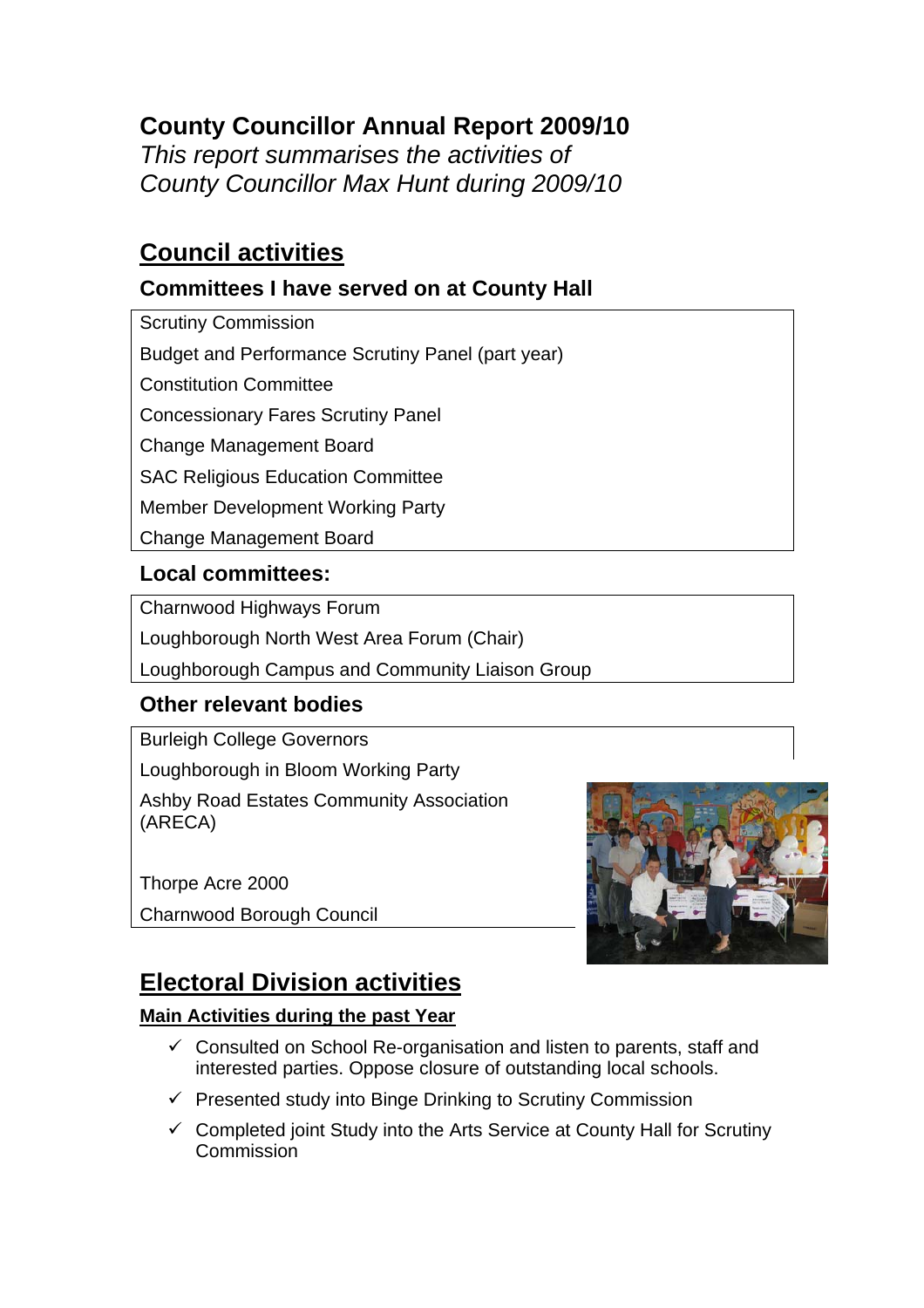- $\checkmark$  Obtained safer junction at Thorpe Hill and safer route for school pupils; but still could be better!
- $\checkmark$  Represented residents on road safety risks relating to New Ashby Road hedging and A512 by Burleigh Brook
- $\checkmark$  Lobbied for further protection of Patrolled Crossing at Booth Wood School.
- $\checkmark$  Represented the case for residents opposing lighting along the Burleigh Way old railway line path.
- $\checkmark$  Taken over Safeguarding oversight role at Burleigh College.
- $\checkmark$  Consulted students and residents over application for extension of licensing hours of Student Union Building.
- $\checkmark$  Led a local campaign against an Incinerator (EfW) at Junction 23.
- $\checkmark$  Regular newsletters to residents.
- $\checkmark$  School visits.
- $\checkmark$  See also my various public questions to [Scrutiny Commission](http://politics.leics.gov.uk/ieListMeetings.aspx?CommitteeId=137) and [Full Council](http://politics.leics.gov.uk/ieListMeetings.aspx?CommitteeId=134) throughout year.

#### **Priorities for the immediate future are:**



- o See full public consultation on the [West Loughborough Parking Study](http://politics.leics.gov.uk/ieListDocuments.aspx?CId=699&MID=2247) (dependent upon Highways & Transportation project) covering the Ashby Road Estate.
- o Greater protection for Garendon Park and countryside surrounding Loughborough.
- o More facilities for young people and to defend the youth service.
- o Deliver quality social care to older people.
- o See Loughborough win Regional Britain in Bloom
- o Fight the cuts proposed for voluntary organisations which are counterproductive.

#### **Learning and Development:**

| 30/07/2009:   | Comprehensive Area Assessment (CAA) Briefing                          |
|---------------|-----------------------------------------------------------------------|
| 2/09/2009:    | <b>Effective Opposition Training</b>                                  |
| 7/09/2009:    | <b>MTFS Briefing</b>                                                  |
| 25/9/2009:    | Communication in the Community Leadership: Training (and<br>12/10/09) |
| 30/09/2009:   | Skills for successful Overview & Scrutiny                             |
| 14/10/2009:   | 'Big Care Debate' Presentation on Green Paper                         |
| $3/11/2009$ : | 'Valuing People Now' Adult Social Care                                |
| 5/11/2009:    | Area Forums and Local Strategic Partnership Training                  |
| 25/11/2009:   | Local Transport Plan Briefing                                         |
| 1/12/2009:    | Performance Management Training                                       |
| 4/12/2009:    | Organisational Change Training                                        |
|               |                                                                       |